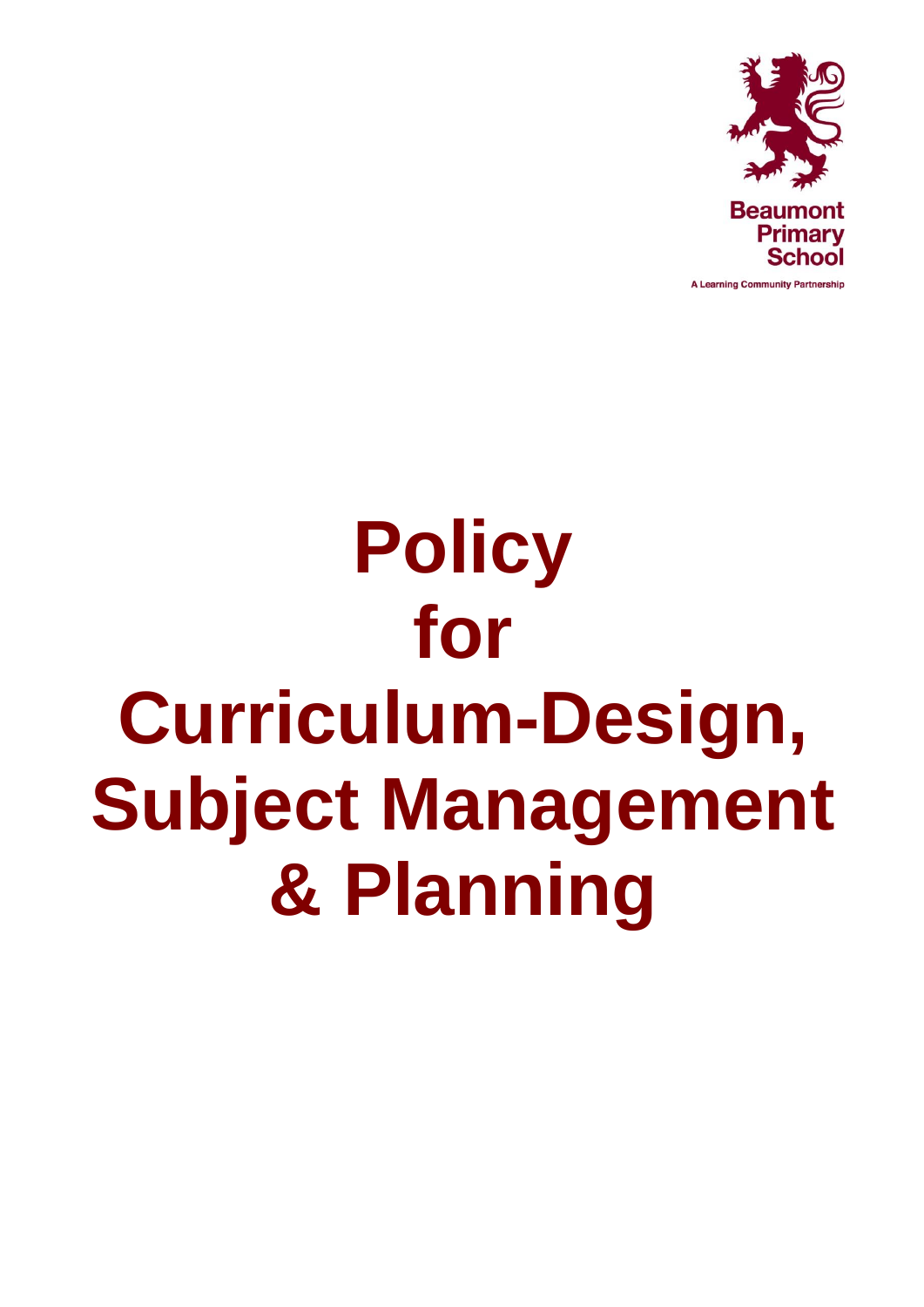# **Beaumont Primary School**

# **Curriculum-Design, Subject Management & Planning Policy**

## **1 Introduction**

**1.1** The curriculum is all the planned activities that we organise in order to promote learning and personal growth and development. It includes not only the formal requirements of the National Curriculum, but also the range of extra-curricular activities that the school organises in order to enrich the experience of the children. It also includes the 'hidden curriculum', or what the children learn from the way they are treated and expected to behave. We aim to teach children how to grow into positive, responsible people, who can work and co-operate with others while developing knowledge and skills, so that they achieve their true potential. The design of the curriculum has been planned to support the context of the school community and to meet the needs of individual pupils through a personalised learning programme of provision mapping.

# **2 Values**

- **2.1** Our school curriculum is underpinned by the values that we hold dear at our school. The curriculum is the means by which the school achieves its objective of educating children in the knowledge, skills and understanding that they need in order to lead fulfilling lives.
- **2.2** The main values of our school, upon which we have based our curriculum:
	- We value the way in which all children are unique, and our curriculum promotes respect for the views of each individual child, as well as for people of all cultures. We value the spiritual and moral development of each person, as well as their intellectual and physical growth.
	- We value the importance of each person in our community. We organise our curriculum so that we promote co-operation and understanding between all members of our community.
	- We value the rights enjoyed by each person in our society. We respect each child in our school for who they are, and we treat them with fairness and honesty. We aim to enable each person to be successful, and we provide equal opportunities for all the children in our school.
	- We value our environment, and we aim, through our curriculum, to teach respect for our environment, and how we should care for future generations, as well as our own.

#### **3 Aims and objectives**

We aim to provide a broad balanced relevant and differentiated curriculum.

- **3.1** The aims of our school curriculum are:
	- to enable all children to learn and develop their skills to the best of their ability;
	- to promote a positive attitude towards learning, so that children enjoy coming to school, and acquire a solid basis for lifelong learning;
	- to teach children the basic skills of literacy, numeracy and information technology (IT);
	- to enable children to be creative and to develop their own thinking;
	- to teach children about their developing world, including how their environment and society have changed over time;
	- to enable children to be positive citizens in society;
	- to fulfil all the requirements of the National Curriculum and the Locally Agreed Syllabus for Religious Education;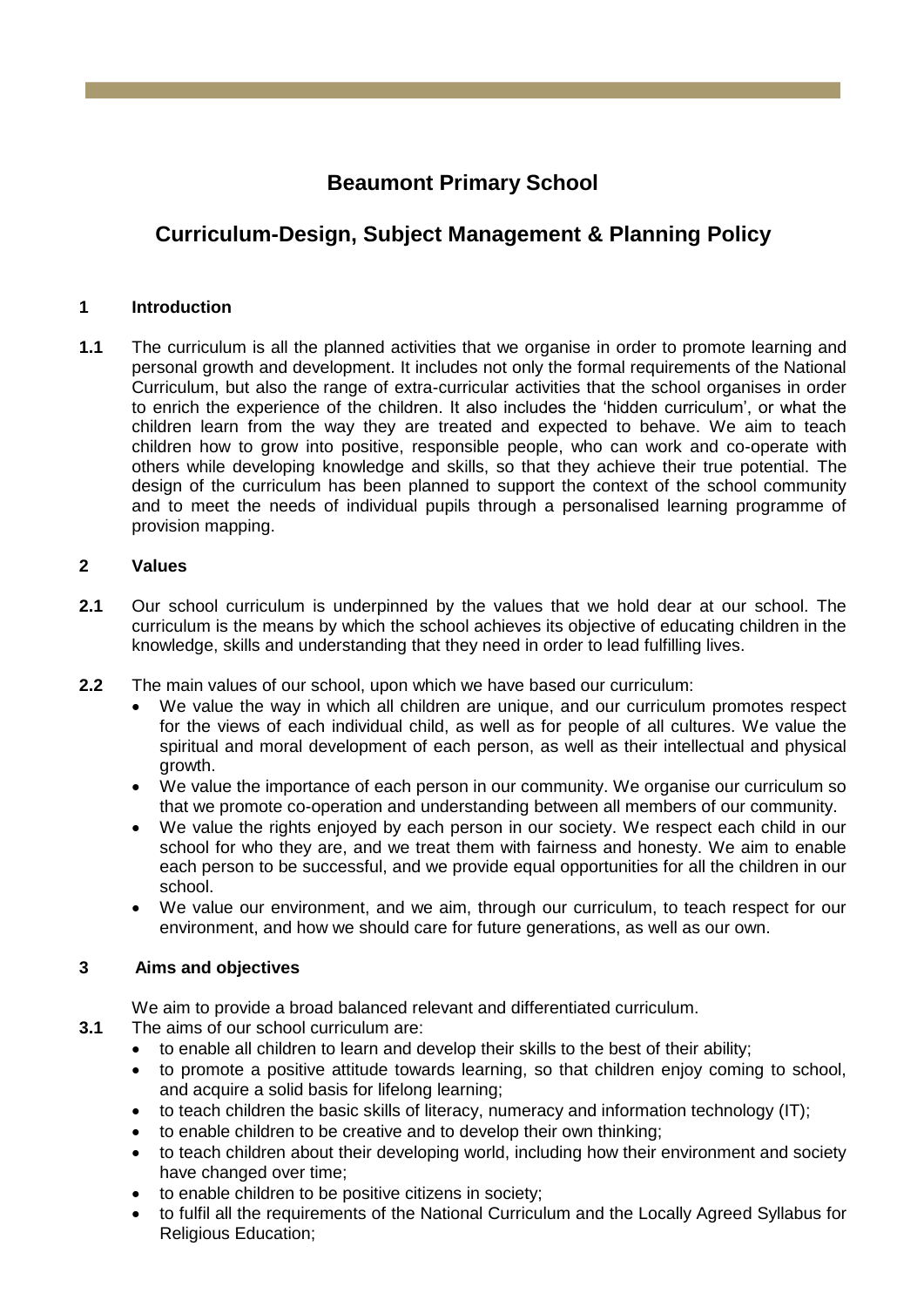- to teach children to have an awareness of their own spiritual development, and to understand right from wrong;
- to help children understand the importance of truth and fairness, so that they grow up committed to equal opportunities for all;
- to enable children to have respect for themselves and high self-esteem, and to be able to live and work co-operatively with others.
- to support children in how to keep themselves safe.

## **4 Organisation and planning**

- **4.1** We plan our curriculum in three phases. We agree a long-term plan for each year group. This indicates what topics are to be taught in each term, and to which groups of children. We review our long-term plan on an annual basis.
- **4.2** In our medium-term plans, we state the objectives and the teaching sequence for each topic. We use schemes of work for much of our medium-term planning in the foundation subjects.
- **4.3** Our short-term plans are those that our teachers write on a 2 weekly or daily basis. We use these to set out the learning objectives for each session, and to identify what resources and activities we are going to use in the lesson.
- **4.4** In the Foundation Stage and at Key Stages 1 and 2 we adopt an inter-disciplinary topic approach to curriculum planning. We plan the curriculum carefully, so that there is coherence and full coverage of all aspects of the National Curriculum and early learning goals, and there is planned progression in all curriculum areas.
- **4.5** The curriculum at our school places a great emphasis on the foundation subjects alongside the core subjects. Over the three terms of the academic year, each child has the opportunity to experience the full range of National Curriculum subjects.

#### **5 Children with special needs**

- **5.1** The curriculum in our school is designed to provide access and opportunity for all children who attend the school. If we think it necessary to adapt the curriculum to meet the needs of individual children, then we do so only after the parents of the child have been consulted.
- **5.2** If a child has a special need, our school does all it can to meet these individual needs. We comply with the requirements set out in the SEN Code of Practice in providing for children with special needs. In most instances the teacher is able to provide resources and educational opportunities which meet the child's needs within the normal class organisation. We always provide additional resources and support for children with special needs.
- **5.3** Individual Educational Plans (IEPs) set out the nature of the special need(s), and outlines how the schools will aim to address these needs. It also sets out targets for improvement, so that we can review and monitor the progress of each child at regular intervals.

#### **6 The Early Years Foundation Stage (EYFS)**

- **6.1** The curriculum that we teach in the reception class meets the requirements set out in the guidance for the EYFS. Our curriculum planning focuses on the Early Learning Goals, and on developing children's skills and experiences.
- **6.2** Our school fully supports the principle that young children learn through play, and by engaging in well-planned structured activities. Teaching in the reception class builds on the experiences of the children in their pre-school learning. We do all we can to build positive partnerships with some of the nurseries and other pre-school providers in the area.
- **6.3** During the first half of the Autumn Term the EYFS team work together to assess the children's skills, experiences and knowledge. This assessment forms the basis for future curriculum planning. Observations and photographs of the children engaged in adult led and child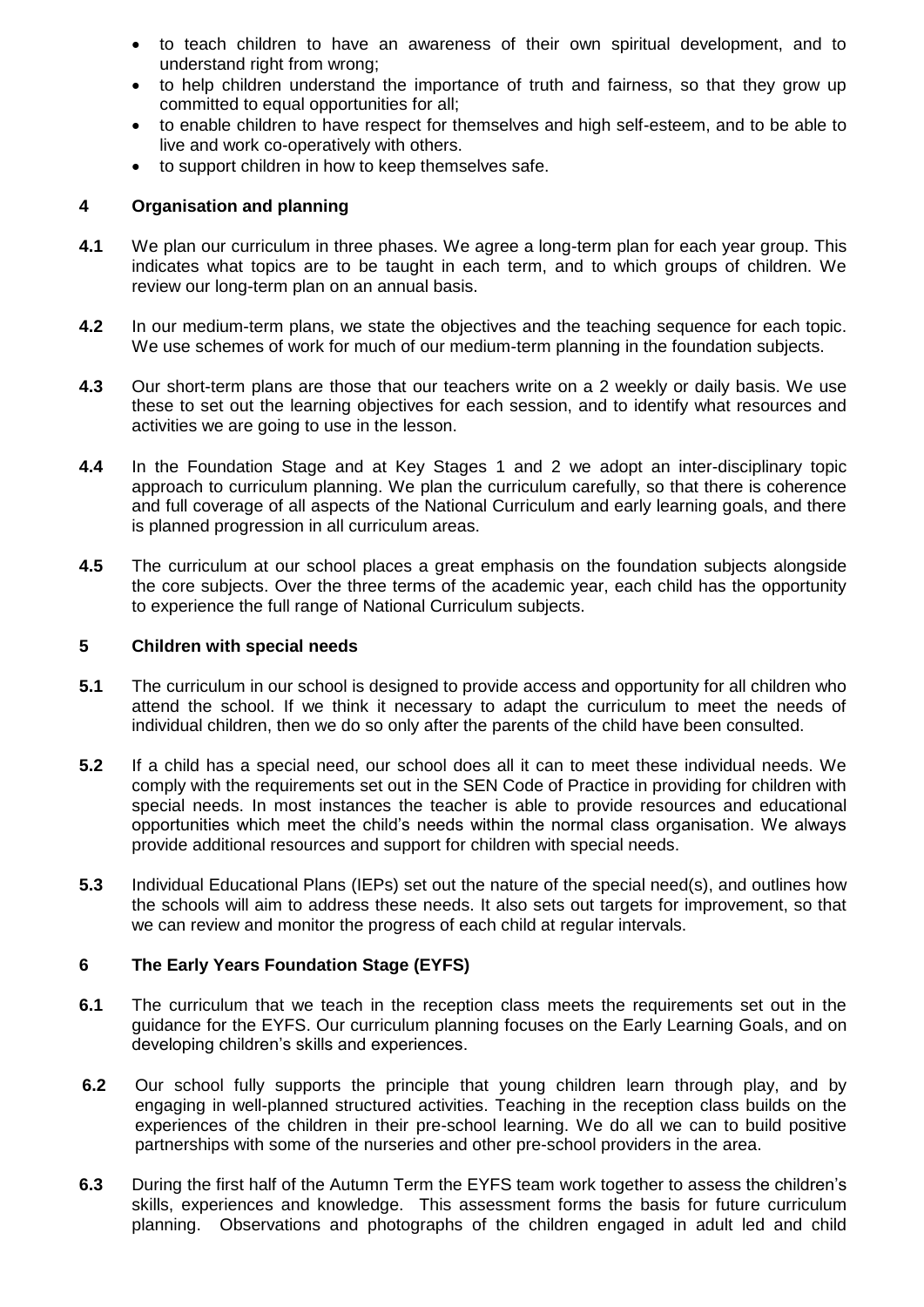initiated activities are recorded in each child's EYFS Record, together with informal assessments and examples of the children's work. These are used by staff when completing the EYFS Profile at the end of the year.

**6.4** We are well aware that all children need the support of parents and teachers to make good progress in school. We strive to build positive links with the parents of each child by keeping them informed about the way in which the children are being taught and how well their child is progressing and the content of the curriculum.

# **7 Key skills**

- **7.1** The following skills have been deemed 'key skills' in the revised National Curriculum:
	- communication; listening thinking reading phonics
	- application of number; mental recall
	- information technology;
	- working with others;
	- improving own learning and performance;
	- problem-solving.
- **7.2** In our curriculum planning we highlight these skills, so that the children's progress in all of these areas can be identified and monitored. All subject areas contribute to a child's progress in these skills. Our school believes that all children need to make good progress in these skill areas in order to develop to their true potential.

#### **8 The role of the subject leader**

- **8.1** The role of the subject leader is to:
	- provide a strategic lead and direction for the subject;
	- support and offer advice to colleagues on issues related to the subject;
	- monitor pupil progress in that subject area;
	- provide efficient resource management for the subject;
	- provide class teachers with end of year assessments in their subject.
- **8.2** The school gives subject leaders non-contact time as part of PPA, so that they can carry out the necessary duties involved with their role. It is the role of each subject leader to keep up to date with developments in their subject, at both national and local level. They review the way the subject is taught in the school and plan for improvement. This development planning links to whole-school objectives. Each subject leader reviews the curriculum plans for their subject, ensures that there is full coverage of the National Curriculum and that progression is planned into schemes of work. The subject leader keeps record of each year group's end of year assessments in their subjects, thus having an overview of the overall attainment across the school in the subject.

#### **9 Monitoring and review**

- **9.1** Our Board of Governors' curriculum committee is responsible for monitoring the way the school curriculum is implemented. This committee reviews each subject area in its bi-annual cycle of review and development.
- **9.2** We have named governors for responsible for the curriculum. The governors liaise with the Curriculum Manager and subject leaders of these areas, and monitor closely the way the school teaches these subjects.
- **9.3** The headteacher is responsible for the day to day organisation of the curriculum. The Headteacher, Curriculum Manager and Phase Leaders monitor the weekly lesson plans for all teachers, ensuring that all classes are taught the full requirements of the National Curriculum, and that all lessons have appropriate learning objectives including key skills.